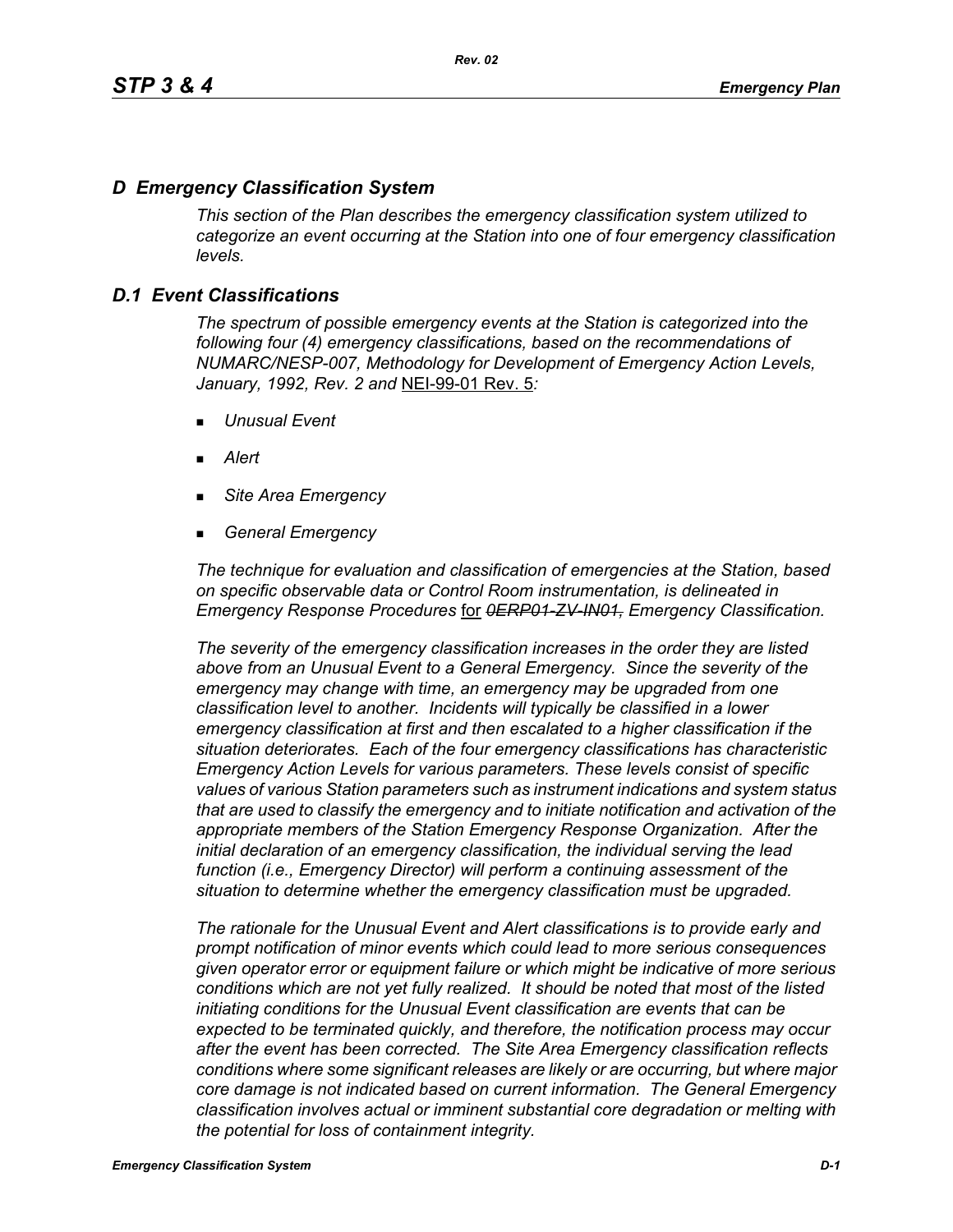*The philosophy taken for classification will always be to immediately declare the highest classification for which a set of limits have been attained (Emergency Action Levels). For example, a Site Area Emergency would be declared directly if the Emergency Action Level of that classification had been attained, even if the lower, Alert classification had not been previously declared. In utilizing the Emergency Action Level criteria as the basis for initiating emergency response activity, there may be instances when the Station Operations staff cannot determine quickly which of two action levels is appropriate for a particular occurrence. In those cases, the occurrence*  is treated as the higher level of classification and the appropriate response for that level *is initiated.*

#### *D.2 Safety Features*

*The Station is* Units are *designed with structures, systems, and components to prevent or mitigate the consequences of postulated events that may result in the release of radioactive material into the environment that could produce doses in excess of established values. The Station is* Units are *also designed with process, radiation monitoring, and analytical instrumentation to measure radioactivity in the Station* Units *system fluids, building atmospheres, and liquid and gaseous effluents. These structures, systems, and components are also described in the Updated Final Safety Analysis Report*(s)*.*

*The initiating conditions and events that determine the emergency classification are based on the actual or potential failure, malfunction, or improper operation of these structures, systems, and components. Some of the initiating conditions and events are directly identifiable by their existence, such as operation of a safety system or a fire, while others require observation of process and radiation monitoring instrumentation and/or radiochemical analysis.*

*Emergency Response Procedures* for *0ERP01-ZV-IN01, Emergency Classification, and Table D-1* and D-2 *provide initiating conditions that lead to Emergency Action Levels and associated emergency classification. Emergency Response Procedures for 0ERP01-ZV-IN01, Emergency Classification, contains process parameter instrumentation and corresponding values, equipment status, and non-process conditions and events for identifying the initiating conditions and events that constitute the Emergency Action Level for each classification. The initiating conditions found under the various classifications are intended as general guidelines and represent the types of conditions that may be evaluated to confirm or modify, at any time, the emergency classification and action level response initiated by the Operations staff. The actual situation, however, from Unusual Event to General Emergency, involves many variables in going from plant instrumentation readouts of a pre-accident situation to significant radiological exposures to the public. Such readings may usefully serve as conservative criteria for determining when to mobilize various emergency organizations, but final decisions to notify and alert the public utilizing the Prompt Notification System are the decisions of the local and State governmental officials.*

*Station process emergency conditions and events are confirmed and mitigated by use of Emergency Operating Procedures. These procedures are based on guidelines developed by the Westinghouse and* General Electric *Owner*s *Group*s *and require the*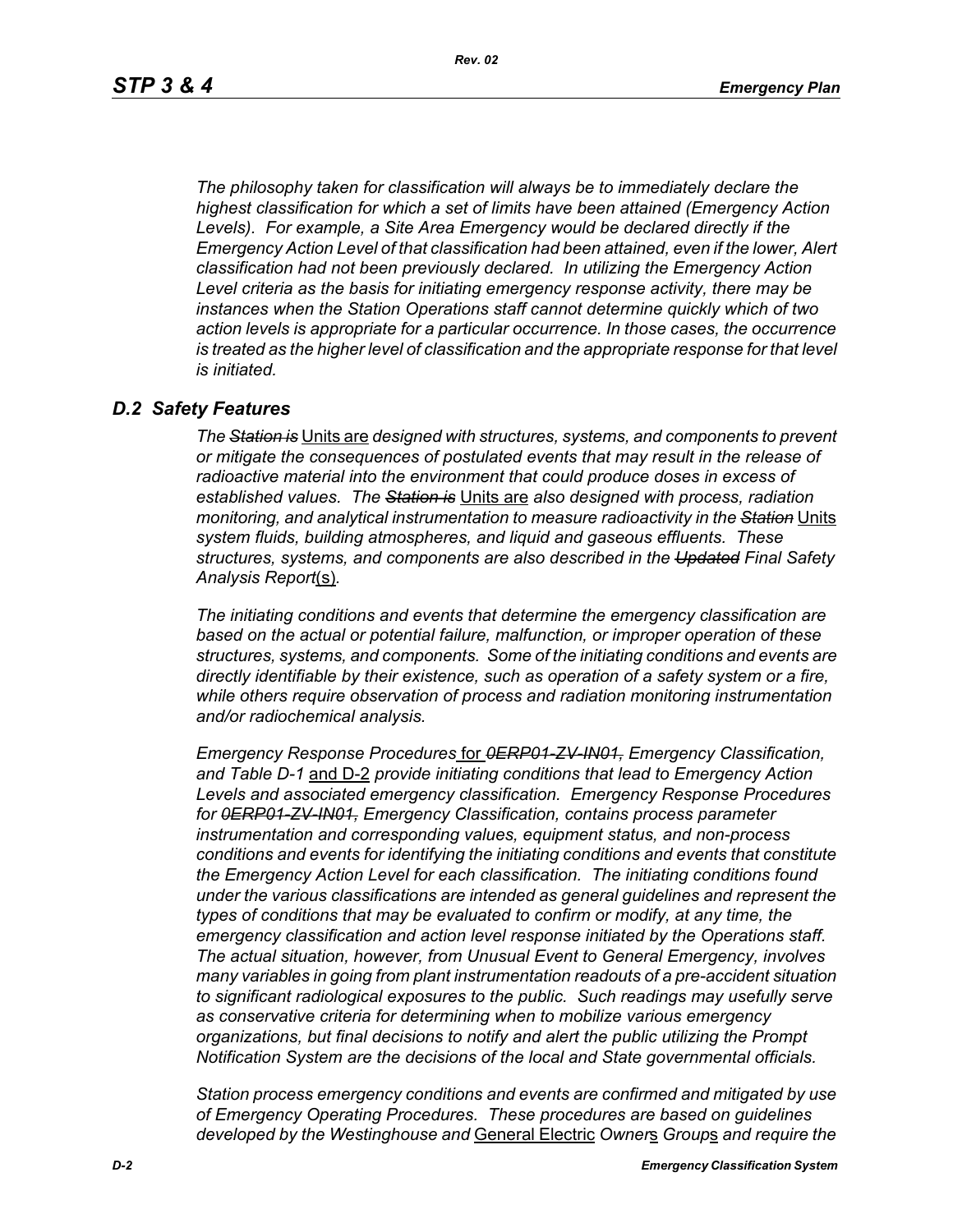*monitoring of critical safety functions and a diagnostic evaluation to classify the emergency.*

*Non-process emergency conditions and events are confirmed as required by the use of specific Station procedures or physical confirmation.*

*Station procedures contain the specific instrumentation, equipment status, and nonprocess conditions and events that are used to establish the emergency classification.*

## *D.3 Emergency Classifications*

*The following subsections describe each emergency classification. The descriptions contained in these subsections are not intended to be totally descriptive nor allinclusive. The Emergency Director will declare an appropriate emergency classification when, in his judgment, the Station status warrants.*

#### *D.3.1 Unusual Event Classification*

*Unusual Event is the least severe of the four classes of emergency, in that events are in process or have occurred which indicate a potential degradation of the level of safety of the station or indicate a security threat to facility protection has been initiated. No releases of radioactive material requiring offsite response or monitoring are expected unless further degradation of safety systems occurs.*

*This classification includes those situations which, unless complicated by other factors, pose no harm to the public but for which it is prudent to notify Station personnel, State, local, and Federal officials to provide them with current information on unusual events which are occurring or have occurred at the Station*

*Events in this classification will initiate activation of the Emergency Notification and Response System (ENRS) to notify Emergency Response Organization (ERO) Personnel. This is an information only notification and does not require activation of Emergency Facilities.* 

# *D.3.2 Alert Classification*

*The Alert classification includes events that are in process or have occurred which involve an actual or potential substantial degradation of the level of safety of the station or a security event that involves probable life threatening risk to site personnel or damage to site equipment because of HOSTILE ACTION. Any releases are expected to be limited to small fractions of the Environmental Protection Agency (EPA) Protective Action Guideline exposure levels. This emergency classification includes those situations for which it is prudent to notify Station personnel, and State, Local, and Federal officials in order to assure that emergency personnel are available to respond should the situation become more serious. These situations, unless upgraded to a more severe emergency classification, pose no threat to the public but confirmatory radiological monitoring by the State may be appropriate in order to verify that no harm to the public has occurred.*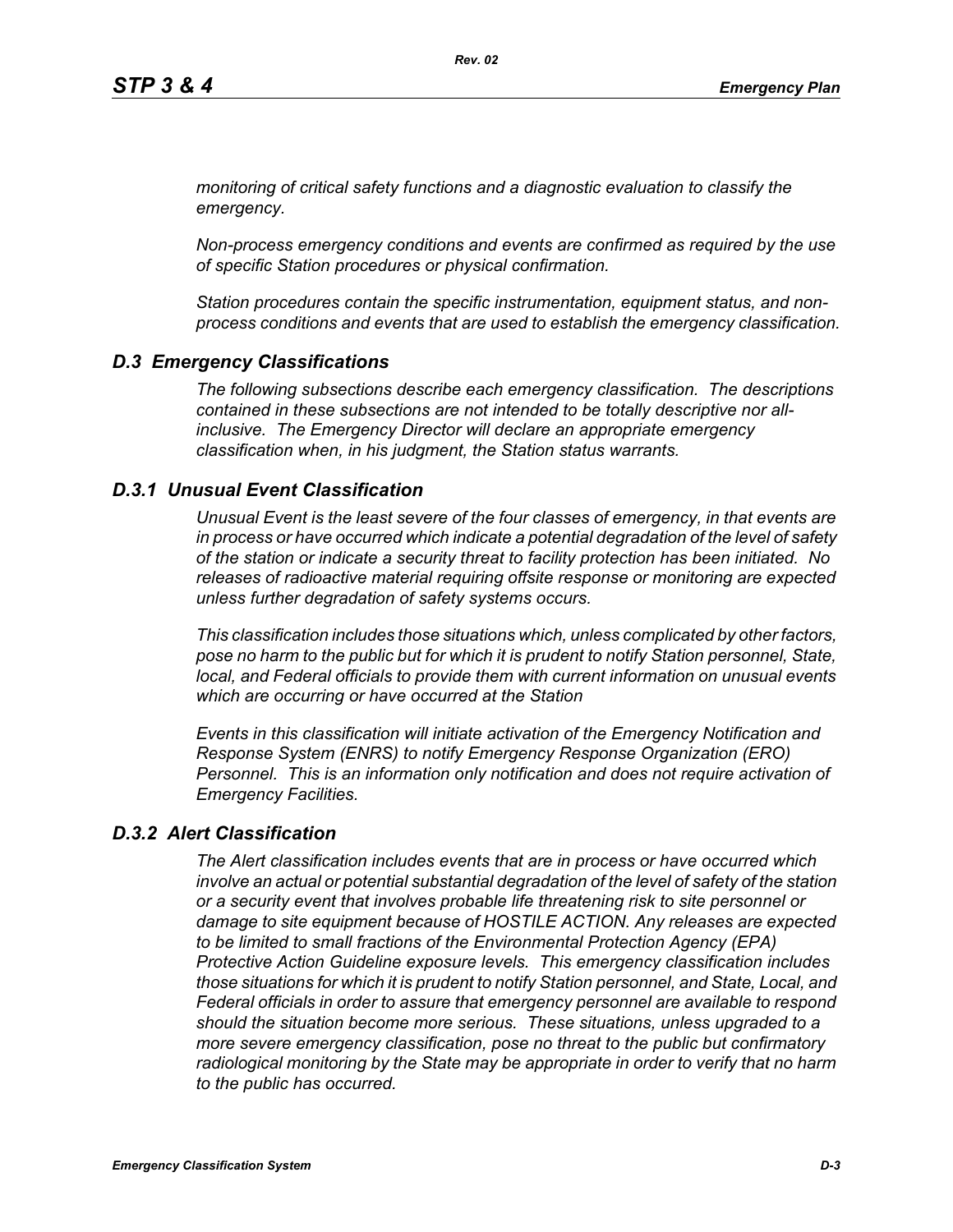*Events in this classification will initiate activation of the Technical Support Center and Operations Support Center. The Emergency Operations Facility and the Joint Information Center shall be staffed as a precautionary action and may be activated at the discretion of the Emergency Director. The personnel in the Emergency Operations Facility act in a support function to the Technical Support Center. The Emergency Operations Facility Dose Projection capability is activated at an Alert. Any Emergency Response Facility may be activated at the discretion of the Emergency Director.*

## *D.3.3 Site Area Emergency Classification*

*The Site Area Emergency classification includes events that are in process or have occurred which involve an actual or likely major failures of station functions needed for protection of the public or HOSTILE ACTION that results in intentional damage or malicious acts; (1) toward site personnel or equipment that could lead to the likely failure of or; (2) that prevent effective access to equipment needed for the protection of the public. Any releases are not expected to result in exposure levels which exceed Environmental Protection Agency (EPA) Protective Action Guideline exposure levels beyond the site boundary. This emergency classification includes those situations for which it is prudent to notify Station personnel, State, County, and Federal officials to allow emergency response facilities to be manned* staffed *and personnel required for evacuation of near site areas to prepare and stage should the situation become more serious.* 

*Situations classified under the Site Area Emergency classification are those for which it may be prudent to provide early warning to the general public within the ten (10) mile Emergency Planning Zone to provide an increased state of readiness should the situation become more serious.*

*Although Protective Action Recommendation are not necessarily required, declaration of a Site Area Emergency will require initiation of emergency response actions by the Station personnel and the State and County authorities.*

#### *D.3.4 General Emergency Classification*

*The General Emergency is the most severe emergency classification defined in this Plan. The General Emergency classification includes events that are in process or have occurred which involve actual or imminent substantial core degradation or melting with potential for loss of containment integrity or HOSTILE ACTION that results in an actual loss of physical control of the facility. Releases can be reasonably expected to exceed Environmental Protection Agency (EPA) Protective Action Guideline exposure levels offsite for more than the immediate site area. This emergency classification includes those situations for which it is prudent to notify Station personnel, State, County, and Federal officials to allow the cognizant organizations to take predetermined protective actions, such as shelter or evacuation of the public, in order to minimize the potential for radiological exposure of the public. For these situations, it is prudent to provide early warning to the population within the ten (10) mile Emergency Planning Zone to allow the public to take any necessary protective actions.*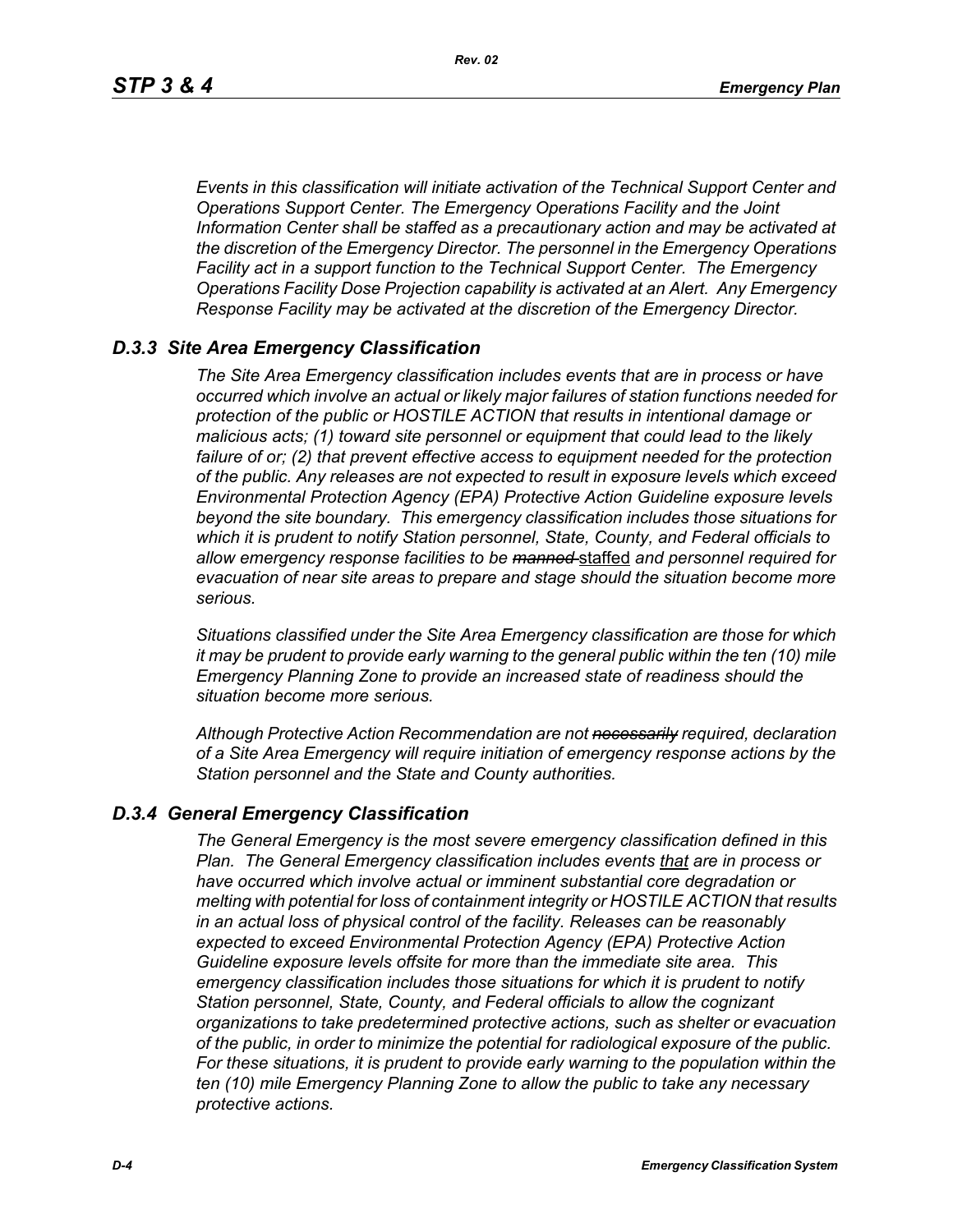#### *Table D-1 (Units 1 and 2) Initiating Conditions For Emergency Classification Page 1 of 4*

**NOTE** *The following GENERALIZED initiating conditions describe entry into the four emergency classifications for each category. Refer to Emergency Plan Implementing Procedures* for *0ERP01-ZV-IN01, Emergency Classification for the SPECIFIC initiating conditions, plant parameter values and Emergency Action Levels.*

|                        |                      |                      | <b>SITE AREA</b>     | <b>GENERAL</b>        |
|------------------------|----------------------|----------------------|----------------------|-----------------------|
| <b>CATEGORIES</b>      | <b>UNUSUAL EVENT</b> | <b>ALERT</b>         | <b>EMERGENCY</b>     | <b>EMERGENCY</b>      |
| <b>Fission product</b> | Any loss or any      | Any loss or any      | Loss of both fuel    | Loss of any two       |
| barriers               | potential loss of    | potential loss of    | clad and reactor     | barriers and          |
|                        | containment          | clad or reactor      | coolant system or    | potential loss or     |
|                        |                      | coolant system       | potential loss of    | loss of third barrier |
|                        | Fuel clad            |                      | both fuel clad and   |                       |
|                        | degradation          |                      | reactor coolant      |                       |
|                        |                      |                      | system               |                       |
|                        | Reactor coolant      |                      | or                   |                       |
|                        | system leakage       |                      | Potential loss of    |                       |
|                        |                      |                      | either fuel clad or  |                       |
|                        |                      |                      | reactor coolant      |                       |
|                        |                      |                      | system and loss of   |                       |
|                        |                      |                      | any additional       |                       |
|                        |                      |                      | barrier              |                       |
| Electrical             | Unplanned loss of    | AC power to 3        | Loss of all class 1E | Prolonged loss of     |
|                        | class 1E direct      | engineered safety    | direct current       | offsite and onsite    |
|                        | current power        | feature busses is    | power                | power to all 3        |
|                        | during cold          | reduced to a single  |                      | engineered safety     |
|                        | shutdown or          | power source such    | Loss of offsite and  | feature busses        |
|                        | refueling            | that any single      | onsite power to all  |                       |
|                        |                      | failure would result | 3 engineered safety  |                       |
|                        | Loss of offsite      | in loss of all AC    | feature busses       |                       |
|                        | power to             | power                |                      |                       |
|                        | engineered safety    |                      |                      |                       |
|                        | feature busses       | Loss of offsite and  |                      |                       |
|                        |                      | onsite power to all  |                      |                       |
|                        |                      | 3 engineered safety  |                      |                       |
|                        |                      | feature busses       |                      |                       |
|                        |                      | during cold          |                      |                       |
|                        |                      | shutdown or          |                      |                       |
|                        |                      | refueling            |                      |                       |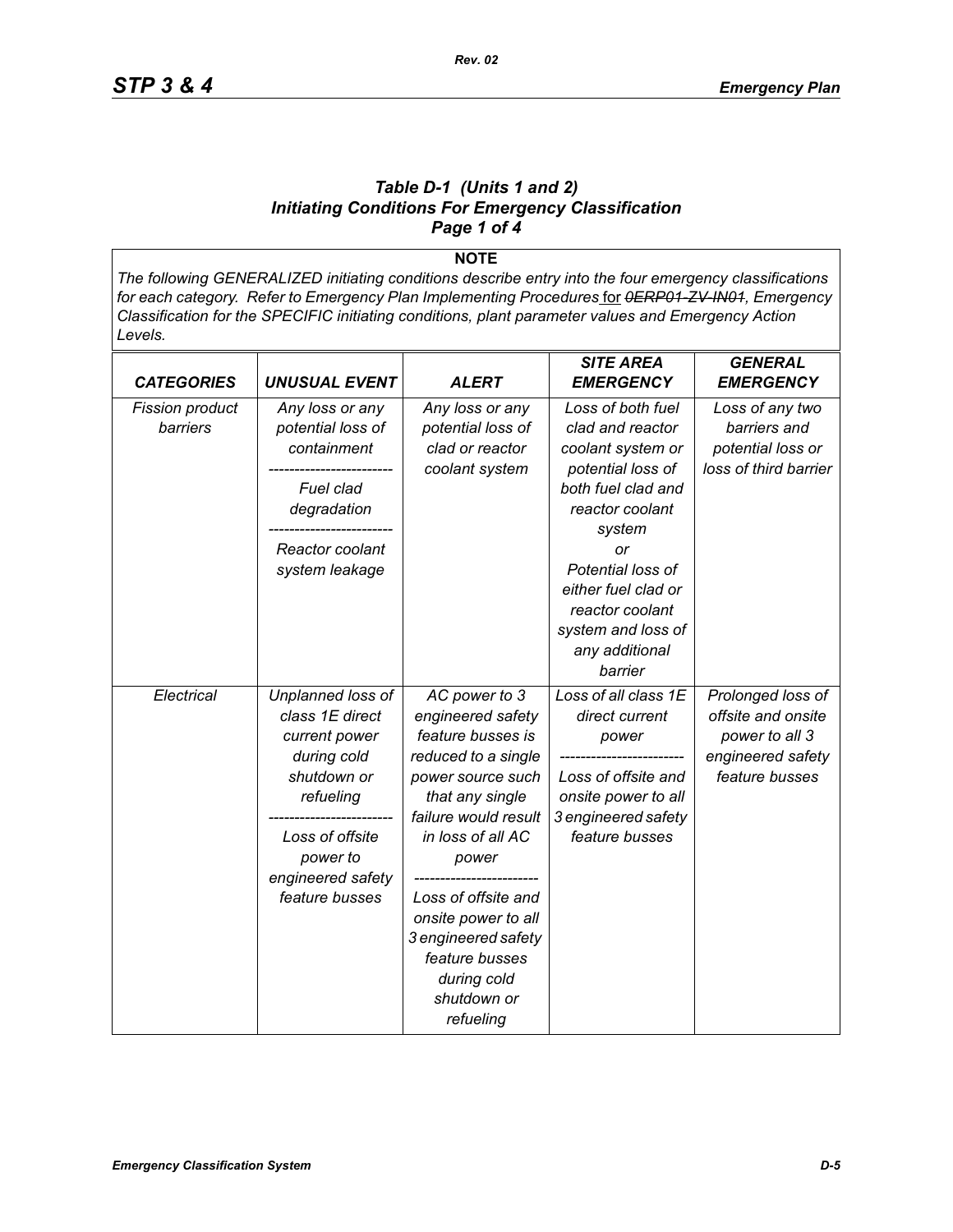## *Table D-1 (Units 1 and 2) Initiating Conditions for Emergency Classification Page 2 of 4*

|                      |                             |                       | <b>SITE AREA</b>     | <b>GENERAL</b>         |
|----------------------|-----------------------------|-----------------------|----------------------|------------------------|
| <b>CATEGORIES</b>    | <b>UNUSUAL EVENT</b>        | <b>ALERT</b>          | <b>EMERGENCY</b>     | <b>EMERGENCY</b>       |
| Reactor protection / | Inability to reach          | Failure of reactor    | Failure of reactor   | Failure of the         |
| <b>Technical</b>     | required shutdown           | protection system     | protection system    | reactor protection     |
| Specification        | within required             | to complete or        | to complete or       | system to complete     |
|                      | <b>Technical</b>            | initiate an           | initiate an          | an automatic           |
|                      | <b>Specification limits</b> | automatic reactor     | automatic reactor    | reactor trip and       |
|                      |                             | trip and manual trip  | trip and manual trip | manual trip was not    |
|                      |                             | was successful        | was not successful   | successful and         |
|                      |                             |                       |                      | indication of          |
|                      |                             |                       |                      | extreme challenge      |
|                      |                             |                       |                      | to ability to cool the |
|                      |                             |                       |                      | core                   |
| Communications /     | Unplanned loss of           | Unplanned loss of     | Inability to monitor |                        |
| Alarms               | all onsite or offsite       | most Control Room     | a significant        |                        |
| Assessment           | communications              | safety system         | transient in         |                        |
|                      | capabilities                | annunciation or       | progress             |                        |
|                      |                             | indication with       |                      |                        |
|                      | Unplanned loss of           | either (1) a          |                      |                        |
|                      | most control room           | significant transient |                      |                        |
|                      | safety system               | in progress, or (2)   |                      |                        |
|                      | annunciation or             | compensatory          |                      |                        |
|                      | indication                  | indicators are        |                      |                        |
|                      |                             | unavailable           |                      |                        |
| Shutdown             | Unplanned loss of           | Inability to maintain | Complete loss of     |                        |
| Maintenance          | class 1E direct             | plant in cold         | any function         |                        |
|                      | current power               | shutdown              | needed to achieve    |                        |
|                      | during cold                 |                       | or maintain hot      |                        |
|                      | shutdown or                 | Loss of offsite and   | shutdown             |                        |
|                      | refueling                   | onsite power to all   |                      |                        |
|                      |                             | 3 engineered safety   | Loss of water level  |                        |
|                      |                             | feature busses        | in the reactor       |                        |
|                      |                             | during cold           | vessel that has or   |                        |
|                      |                             | shutdown or           | will uncover fuel in |                        |
|                      |                             | refueling             | the reactor vessel   |                        |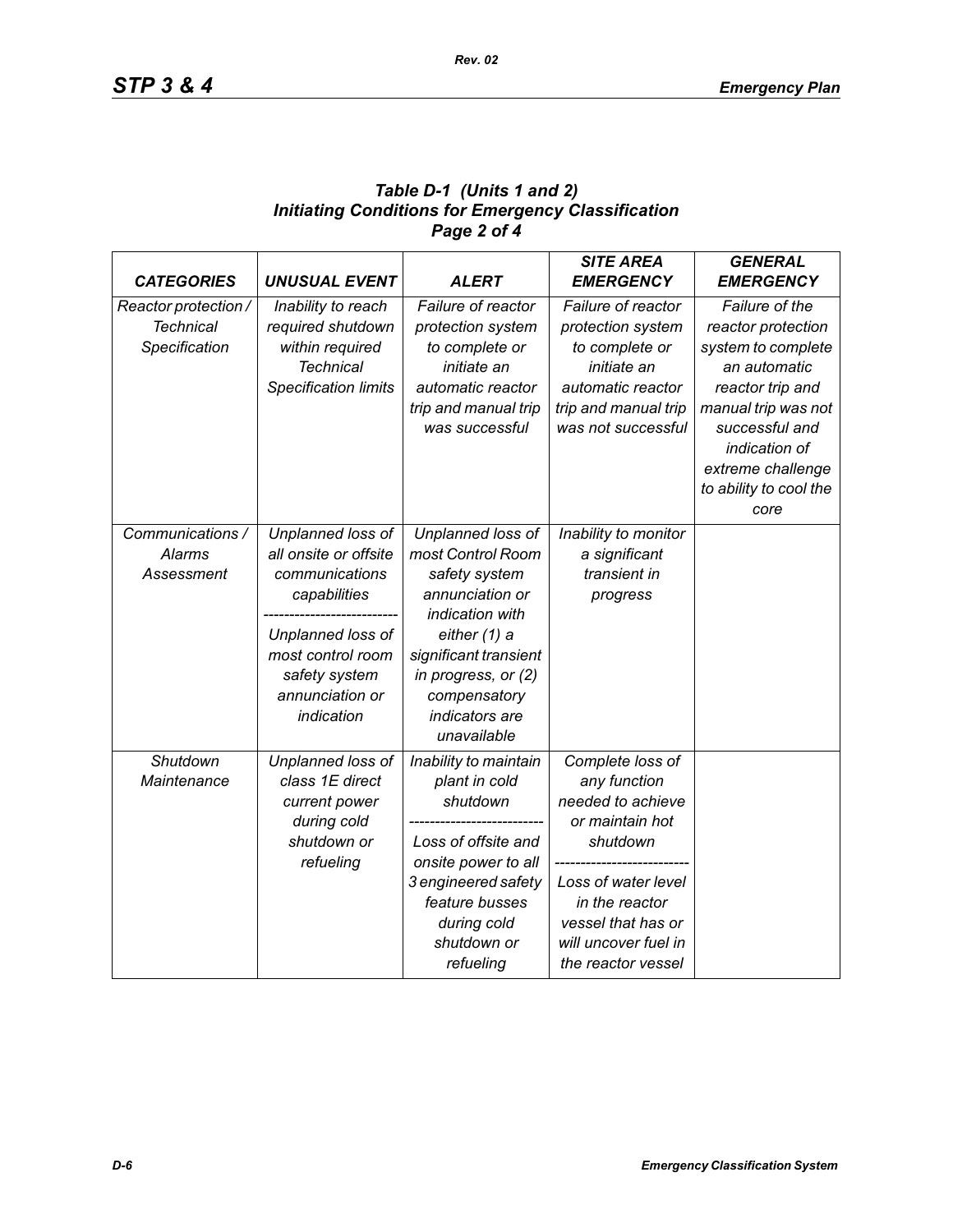| Table D-1 (Units 1 and 2)                                 |
|-----------------------------------------------------------|
| <b>Initiating Conditions for Emergency Classification</b> |
| Page 3 of 4                                               |

|                         |                      |                       | <b>SITE AREA</b><br><b>EMERGENCY</b> | <b>GENERAL</b>    |
|-------------------------|----------------------|-----------------------|--------------------------------------|-------------------|
| <b>CATEGORIES</b>       | <b>UNUSUAL EVENT</b> | <b>ALERT</b>          |                                      | <b>EMERGENCY</b>  |
| Radiological            | Unplanned release    | Unplanned release     | Radiological                         | Radiological      |
| release                 | above limits for 60  | significantly above   | release which may                    | release which     |
|                         | minutes              | <b>limits</b>         | approach                             | would result in   |
|                         |                      |                       | environmental                        | doses at or above |
|                         |                      |                       | protection agency                    | environmental     |
|                         |                      |                       | protective action                    | protection agency |
|                         |                      |                       | guidelines                           | protective action |
|                         |                      |                       |                                      | guidelines        |
| <b>Radiation levels</b> | Unexpected           | Release of            | Unexpected                           | Unexpected        |
|                         | increase in plant    | radioactive material  | increases in                         | increase in       |
|                         | radiation levels or  | or increase in        | containment                          | containment       |
|                         | airborne             | radiation levels that | radiation levels                     | radiation levels  |
|                         | concentrations       | impedes operation     | (100 rem/hour)                       | (1000 rem/hour)   |
|                         |                      | of systems required   |                                      |                   |
|                         |                      | to maintain safe      |                                      |                   |
|                         |                      | operation or to       |                                      |                   |
|                         |                      | establish or          |                                      |                   |
|                         |                      | maintain cold         |                                      |                   |
|                         |                      | shutdown              |                                      |                   |
|                         |                      |                       |                                      |                   |
|                         |                      | Major damage to       |                                      |                   |
|                         |                      | irradiated fuel or    |                                      |                   |
|                         |                      | loss of water level   |                                      |                   |
|                         |                      | that has or will      |                                      |                   |
|                         |                      | result in uncovering  |                                      |                   |
|                         |                      | of irradiated fuel    |                                      |                   |
|                         |                      | outside of the        |                                      |                   |
|                         |                      | reactor vessel        |                                      |                   |
| Fire/explosion          | Fire or explosion in | Fire or explosion in  |                                      |                   |
|                         | the protected area   | a vital area          |                                      |                   |
|                         | or switchyard which  | potentially affecting |                                      |                   |
|                         | affects normal       | safe shutdown or      |                                      |                   |
|                         | operation            | decay heat removal    |                                      |                   |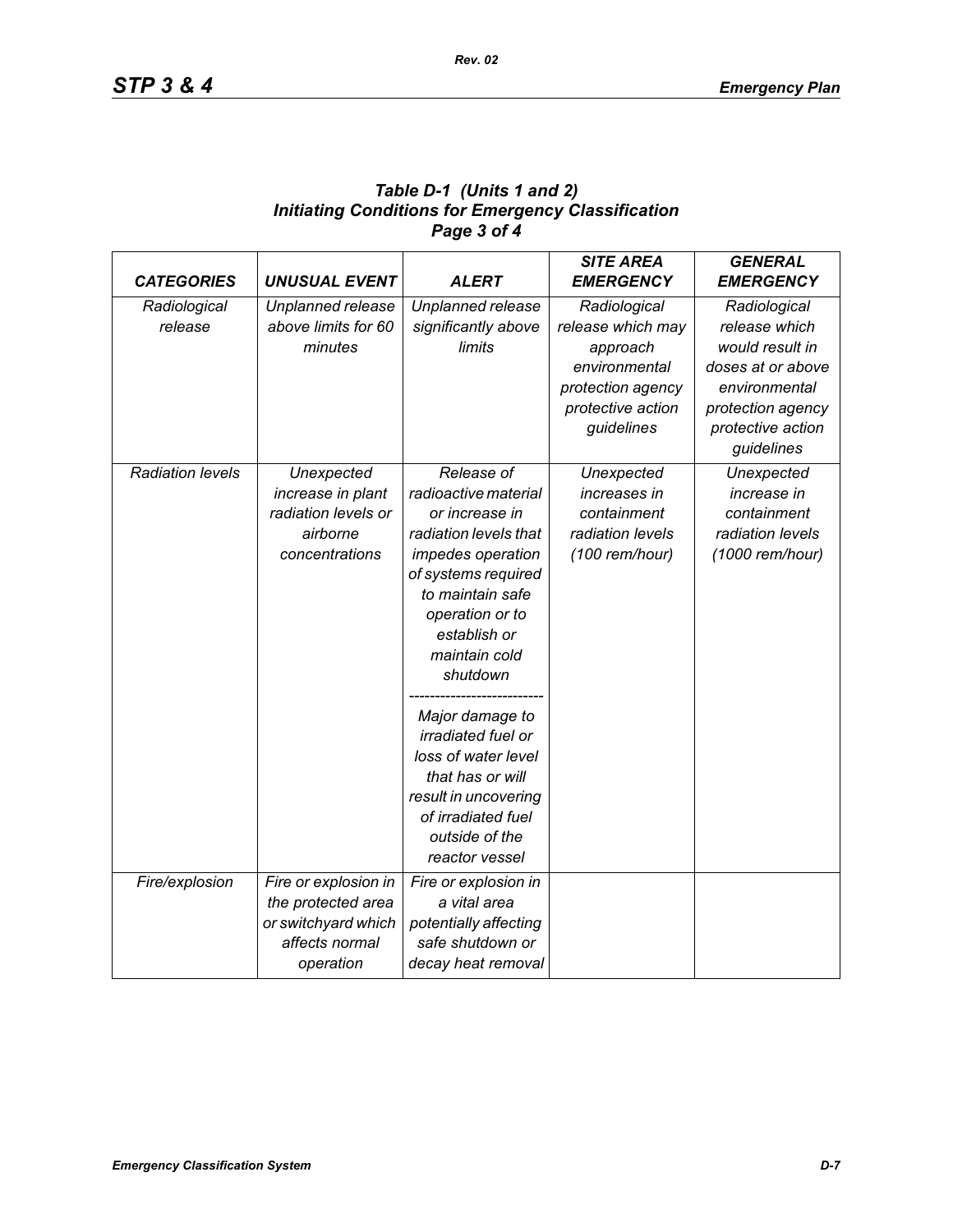## *Table D-1 (Units 1 and 2) Initiating Conditions for Emergency Classification Page 4 of 4*

| <b>CATEGORIES</b>                                                       | <b>UNUSUAL EVENT</b>                                                    | <b>ALERT</b>                                                                            | <b>SITE AREA</b><br><b>EMERGENCY</b>                                                                                            | <b>GENERAL</b><br><b>EMERGENCY</b>                                                             |
|-------------------------------------------------------------------------|-------------------------------------------------------------------------|-----------------------------------------------------------------------------------------|---------------------------------------------------------------------------------------------------------------------------------|------------------------------------------------------------------------------------------------|
| Security                                                                | Confirmed security<br>event which<br>indicates a                        | Security event in<br>the protected area                                                 | Security event in<br>the Vital Area                                                                                             | Security event<br>resulting in loss of<br>physical control of                                  |
|                                                                         | potential<br>degradation in the<br>level of safety of<br>the plant      | Notification of an<br>airborne attack<br>threat                                         | Site attack                                                                                                                     | the facility                                                                                   |
|                                                                         |                                                                         | Notification of<br>hostile action within<br>the owner<br>controlled area                |                                                                                                                                 |                                                                                                |
| Toxic /Flammable<br>gas                                                 | Toxic/Flammable<br>gases affecting<br>plant operation                   | Toxic /Flammable<br>gases potentially<br>affecting safe<br>operation                    |                                                                                                                                 |                                                                                                |
| Natural or<br>destructive<br>phenomena<br>affecting plant vital<br>area | Natural or<br>destructive<br>phenomena<br>affecting plant<br>operations | Natural or<br>destructive<br>phenomena<br>potentially affecting<br>safe plant operation |                                                                                                                                 |                                                                                                |
| <b>Control Room</b><br>evacuation                                       |                                                                         | <b>Control Room</b><br>evacuation                                                       | Control Room<br>evacuation                                                                                                      | Control Room<br>evacuation and<br>plant control cannot<br>be established                       |
| <b>Miscellaneous</b><br>events                                          | <b>Miscellaneous</b><br>events affecting<br>plant operations            | <b>Miscellaneous</b><br>events potentially<br>affecting safe plant<br>operations        | <b>Miscellaneous</b><br>events affect the<br>ability to shutdown<br>the plant or<br>maintain it in a safe<br>shutdown condition | <b>Miscellaneous</b><br>events which may<br>potentially result in<br>a hazard to the<br>public |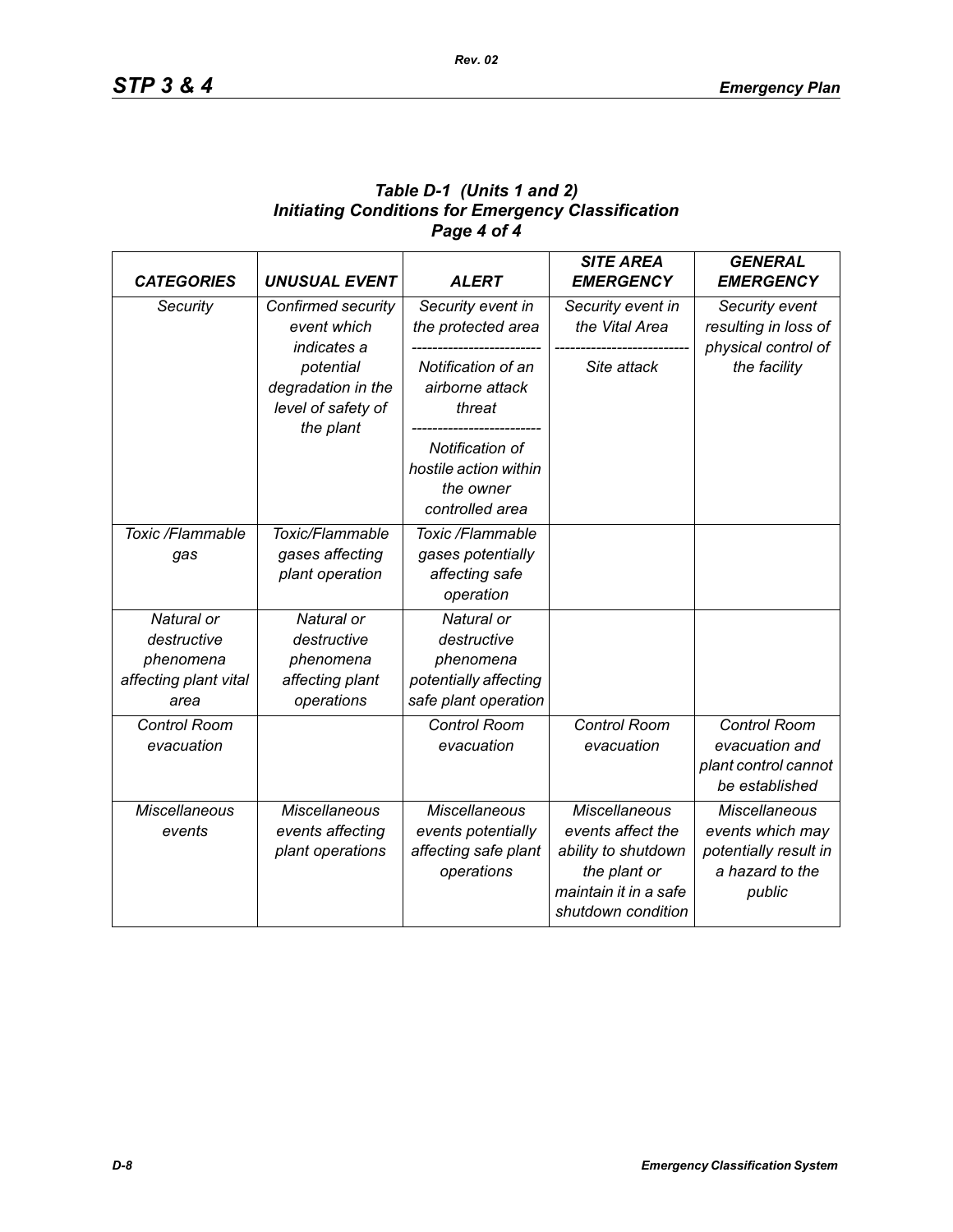#### **Table D-2 (Units 3 and 4) Initiating Conditions for Emergency Classification Page 1 of 4**

**NOTE**

The following GENERALIZED initiating conditions describe entry into the four emergency classifications for each category. Refer to Emergency Plan Implementing Procedures for Emergency Classification for the SPECIFIC initiating conditions, plant parameter values and Emergency Action Levels.

| <b>UNUSUAL EVENT</b>                                                                                   | <b>ALERT</b>                                                                                 | <b>SITE AREA</b><br><b>EMERGENCY</b>                                               | <b>GENERAL</b><br><b>EMERGENCY</b>                                                                                                    |
|--------------------------------------------------------------------------------------------------------|----------------------------------------------------------------------------------------------|------------------------------------------------------------------------------------|---------------------------------------------------------------------------------------------------------------------------------------|
| CU1 - RCS leakage.                                                                                     | <b>CA1 - Loss of RCS/RPV</b><br>inventory with irradiated<br>fuel in the RPV.                | CS1 - Loss of RPV<br>inventory affecting core<br>decay heat removal<br>capability. | CG1 - Loss of RPV<br>inventory affecting fuel<br>clad integrity with<br>containment challenged<br>with irradiated fuel in the<br>RPV. |
| CU2 - Unplanned loss of<br>RCS inventory with<br>irradiated fuel in the<br>RPV.                        |                                                                                              |                                                                                    |                                                                                                                                       |
| <b>CU3 - Loss of all off-site</b><br>AC Power to emergency<br>busses for greater than<br>15 minutes.   | <b>CA3 - Loss of all off-site</b><br>and all on-site AC power<br>to emergency busses.        |                                                                                    |                                                                                                                                       |
| <b>CU4 - Unplanned loss of</b><br>decay heat removal<br>capability with irradiated<br>fuel in the RPV. | CA4 - Inability to<br>maintain plant in cold<br>shutdown with irradiated<br>fuel in the RPV. |                                                                                    |                                                                                                                                       |
| <b>CU6 - Unplanned loss of</b><br>all on-site or off-site<br>communications<br>capabilities.           |                                                                                              |                                                                                    |                                                                                                                                       |
| <b>CU7</b> - Unplanned loss of<br>required DC power for<br>greater than 15 minutes.                    |                                                                                              |                                                                                    |                                                                                                                                       |
| <b>CU8 - Inadvertent</b><br>criticality.                                                               |                                                                                              |                                                                                    |                                                                                                                                       |

Recognition Category C - Cold Shutdown/Refueling System Malfunctions (cont.)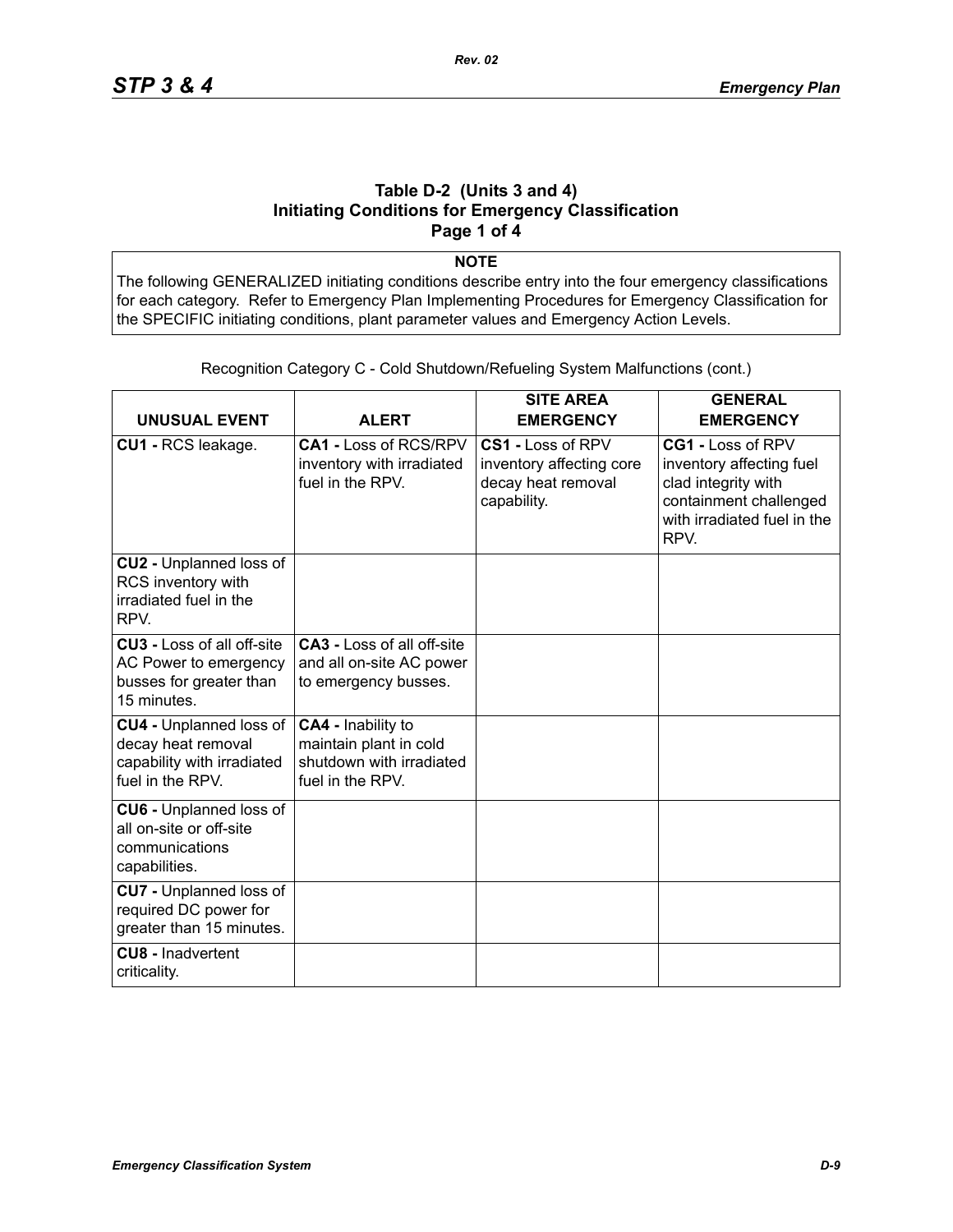## **Table D-2 (Units 3 and 4) Initiating Conditions for Emergency Classification Page 2 of 4**

#### Recognition Category F - Fission Product Barriers

| <b>UNUSUAL EVENT</b>                                             | <b>ALERT</b>                                                          | <b>SITE AREA</b><br><b>EMERGENCY</b>                       | <b>GENERAL</b><br><b>EMERGENCY</b>                                                  |
|------------------------------------------------------------------|-----------------------------------------------------------------------|------------------------------------------------------------|-------------------------------------------------------------------------------------|
| <b>FU1-</b> Any loss or any<br>potential loss of<br>containment. | FA1- Any loss or any<br>potential loss of either<br>fuel clad or RCS. | <b>FS1-</b> Loss or potential<br>loss of any two barriers. | FG1- Loss of any two<br>barriers and loss or<br>potential loss of third<br>barrier. |

#### Recognition Category H - Hazards and Other Conditions Affecting Plant Safety

| <b>UNUSUAL EVENT</b>                                                                                                                                                     | <b>ALERT</b>                                                                                                                                                                                                                                              | <b>SITE AREA</b><br><b>EMERGENCY</b>                        | <b>GENERAL</b><br><b>EMERGENCY</b>                                                         |
|--------------------------------------------------------------------------------------------------------------------------------------------------------------------------|-----------------------------------------------------------------------------------------------------------------------------------------------------------------------------------------------------------------------------------------------------------|-------------------------------------------------------------|--------------------------------------------------------------------------------------------|
| <b>HU1-</b> Natural or<br>destructive phenomena<br>affecting the Protected<br>Area.                                                                                      | HA1- Natural or<br>destructive phenomena<br>affecting a plant Vital<br>Area.                                                                                                                                                                              |                                                             |                                                                                            |
| <b>HU2-</b> Fire within<br>Protected Area boundary<br>not extinguished in less<br>than 15 minutes of<br>detection or explosion<br>within the Protected Area<br>Boundary. | HA2- Fire or explosion<br>affecting the operability<br>of plant safety systems<br>required to establish or<br>maintain safe shutdown.                                                                                                                     |                                                             |                                                                                            |
| HU3- Release of toxic.<br>corrosive, asphyxiant, or<br>flammable gases<br>deemed detrimental to<br>normal plant operations.                                              | <b>HA3-</b> Access to a Vital<br>Area is prohibited due to<br>release of toxic,<br>corrosive, asphyxiant or<br>flammable gases which<br>jeopardizes operation of<br>systems required to<br>maintain safe operations<br>or safely shutdown the<br>reactor. |                                                             |                                                                                            |
| <b>HU4-</b> Confirmed security<br>condition or threat which<br>indicates a potential<br>degradation in the level<br>of safety of the plant.                              | <b>HA4-</b> Hostile action<br>within the Owner<br>Controlled Area or<br>airborne attack threat.                                                                                                                                                           | <b>HS4-</b> Hostile action<br>within the Protected<br>Area. | <b>HG1-</b> Hostile action<br>resulting in loss of<br>physical control of the<br>facility. |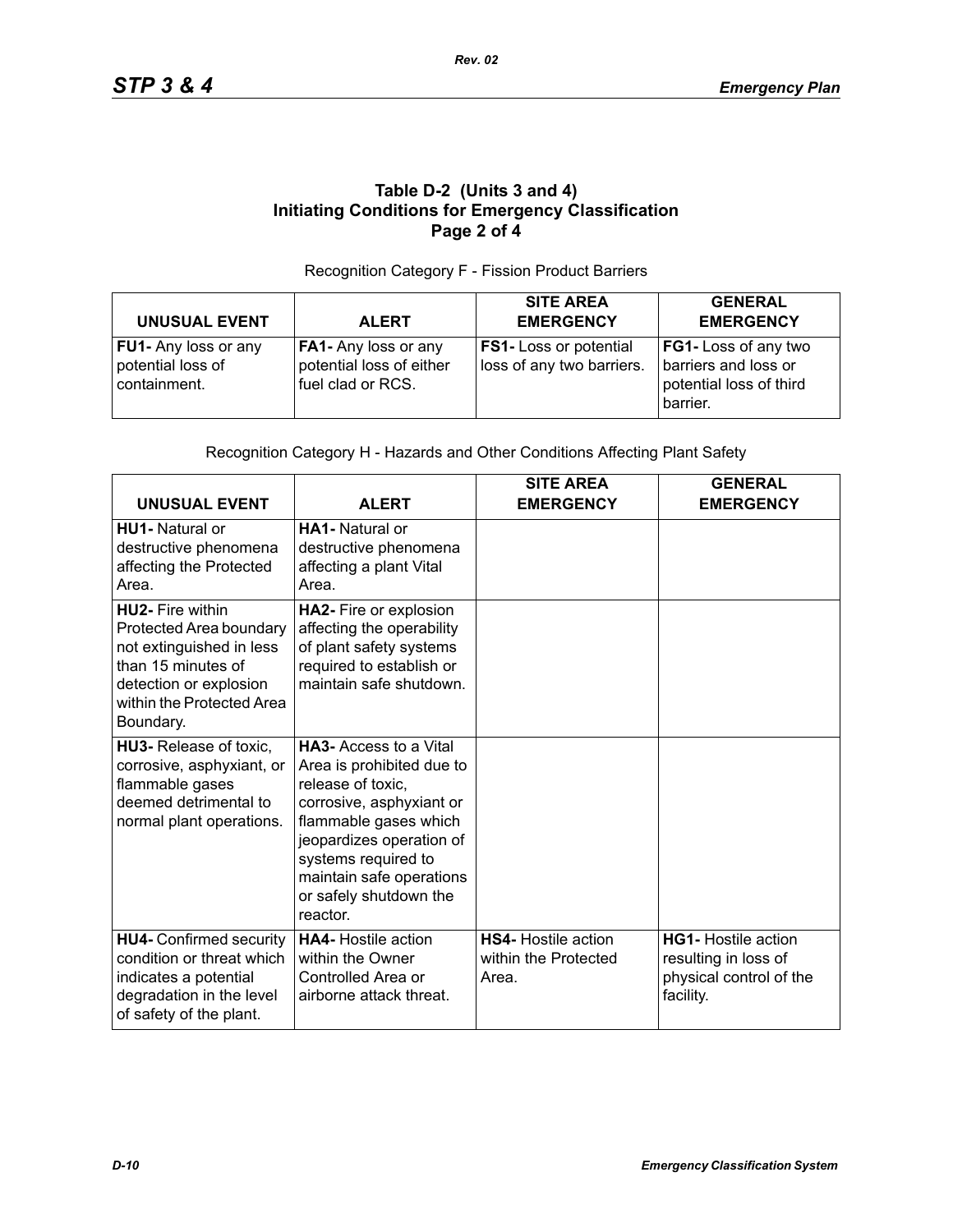## **Table D-2 (Units 3 and 4) Initiating Conditions for Emergency Classification Page 3 of 4**

Recognition Category H - Hazards and Other Conditions Affecting Plant Safety (Continued)

| <b>UNUSUAL EVENT</b>                                                                                                                       | <b>ALERT</b>                                                                                                                                 | <b>SITE AREA</b><br><b>EMERGENCY</b>                                                                                                                    | <b>GENERAL</b><br><b>EMERGENCY</b>                                                                                                             |
|--------------------------------------------------------------------------------------------------------------------------------------------|----------------------------------------------------------------------------------------------------------------------------------------------|---------------------------------------------------------------------------------------------------------------------------------------------------------|------------------------------------------------------------------------------------------------------------------------------------------------|
| <b>HU5-</b> Other conditions<br>existing which in the<br>judgment of the<br><b>Emergency Director</b><br>warrant declaration of a<br>NOUE. | <b>HA6-</b> Other conditions<br>existing which in the<br>judgment of the<br><b>Emergency Director</b><br>warrant declaration of an<br>Alert. | <b>HS3-</b> Other conditions<br>existing which in the<br>judgment of the<br><b>Emergency Director</b><br>warrant declaration of<br>Site Area Emergency. | HG2- Other conditions<br>existing which in the<br>judgment of the<br><b>Emergency Director</b><br>warrant declaration of<br>General Emergency. |
|                                                                                                                                            | <b>HA5-</b> Control Room<br><b>Evacuation Has Been</b><br>Initiated.                                                                         | <b>HS2-</b> Control Room<br>Evacuation Has Been<br>Initiated and Plant<br>Control Cannot Be<br>Established.                                             |                                                                                                                                                |

Recognition Category R - Abnormal Radiation Levels/Radiological Effluents

|                                                                                                  |                                                                                                                                                                                                                                        | <b>SITE AREA</b>                                                                     | <b>GENERAL</b>                                                                         |
|--------------------------------------------------------------------------------------------------|----------------------------------------------------------------------------------------------------------------------------------------------------------------------------------------------------------------------------------------|--------------------------------------------------------------------------------------|----------------------------------------------------------------------------------------|
| <b>UNUSUAL EVENT</b>                                                                             | <b>ALERT</b>                                                                                                                                                                                                                           | <b>EMERGENCY</b>                                                                     | <b>EMERGENCY</b>                                                                       |
| RU1 - Any unplanned<br>release of gaseous or<br>liquid radio-activity to the<br>environment that | RA1 - Any unplanned<br>release of gaseous or<br>liquid radioactivity to the<br>environment that                                                                                                                                        | RS1 - Off-site dose<br>resulting from an actual<br>or imminent release of            | RG1 - Off-site dose<br>resulting from an actual<br>or imminent release of              |
| exceeds two times the<br>radiological effluent<br>Technical                                      | exceeds 200 times the<br><b>Radiological Effluent</b><br>Technical                                                                                                                                                                     | gaseous radioactivity<br>exceeds 100 mrem<br>TEDE or 500 mrem<br>thyroid CDE for the | gaseous radioactivity<br>exceeds 1000 mrem<br>TEDE or 5000 mrem<br>Thyroid CDE for the |
| Specifications/ODCM for<br>60 minutes or longer.                                                 | Specifications/ODCM for<br>15 minutes or longer.                                                                                                                                                                                       | actual or projected<br>duration of the release.                                      | actual or projected<br>duration of the release<br>using actual<br>meteorology.         |
| RU2 - Unexpected rise in<br>plant radiation.                                                     | <b>RA3 - Release of</b><br>radioactive material or<br>rise in radiation levels<br>within the facility that<br>impedes operation of<br>systems required to<br>maintain safe operations<br>or to establish or<br>maintain cold shutdown. |                                                                                      |                                                                                        |
|                                                                                                  | RA2 - Damage to<br>irradiated fuel or loss of<br>water level that has<br>resulted or will result in<br>the uncovering of<br>irradiated fuel outside<br>the reactor vessel.                                                             |                                                                                      |                                                                                        |